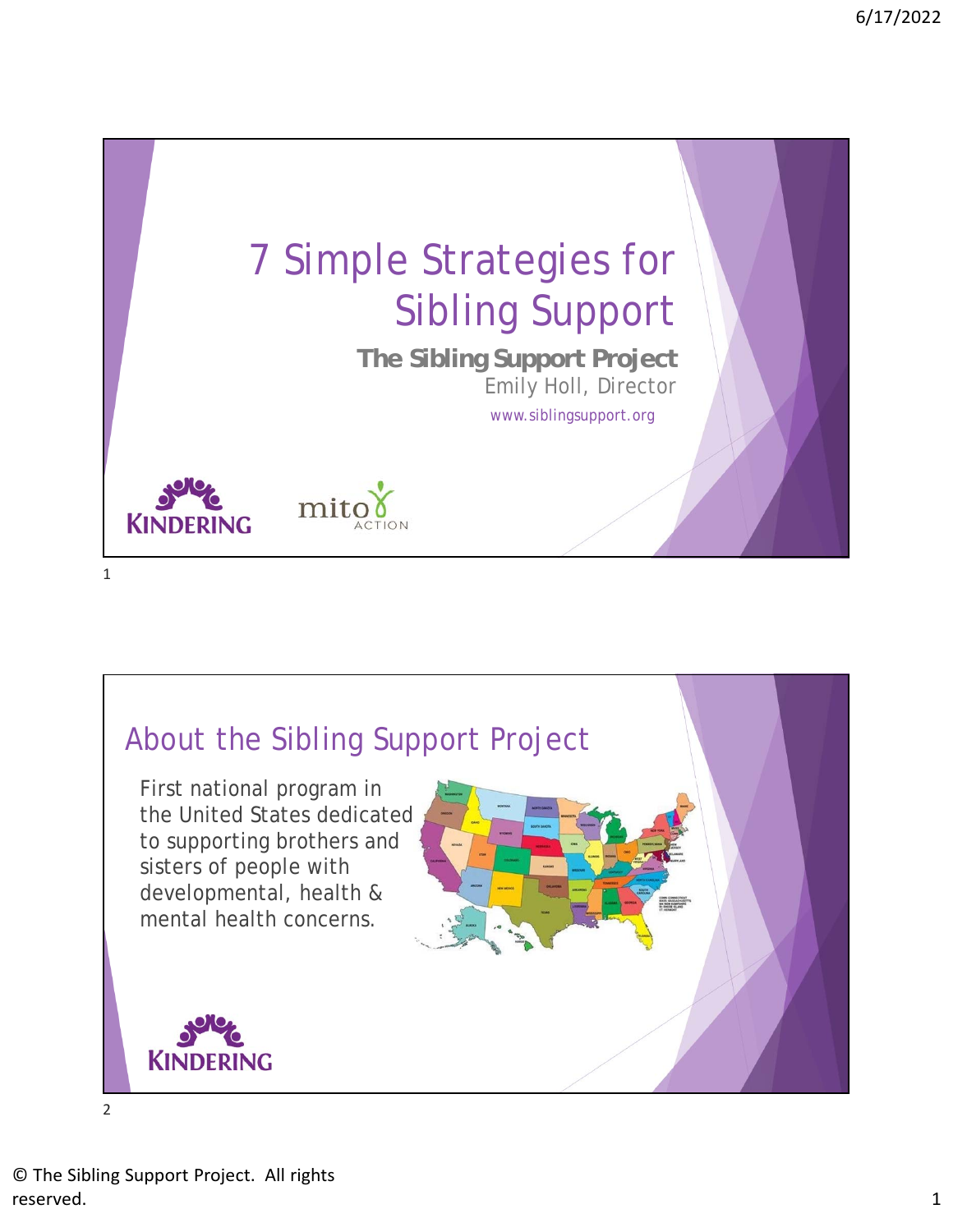



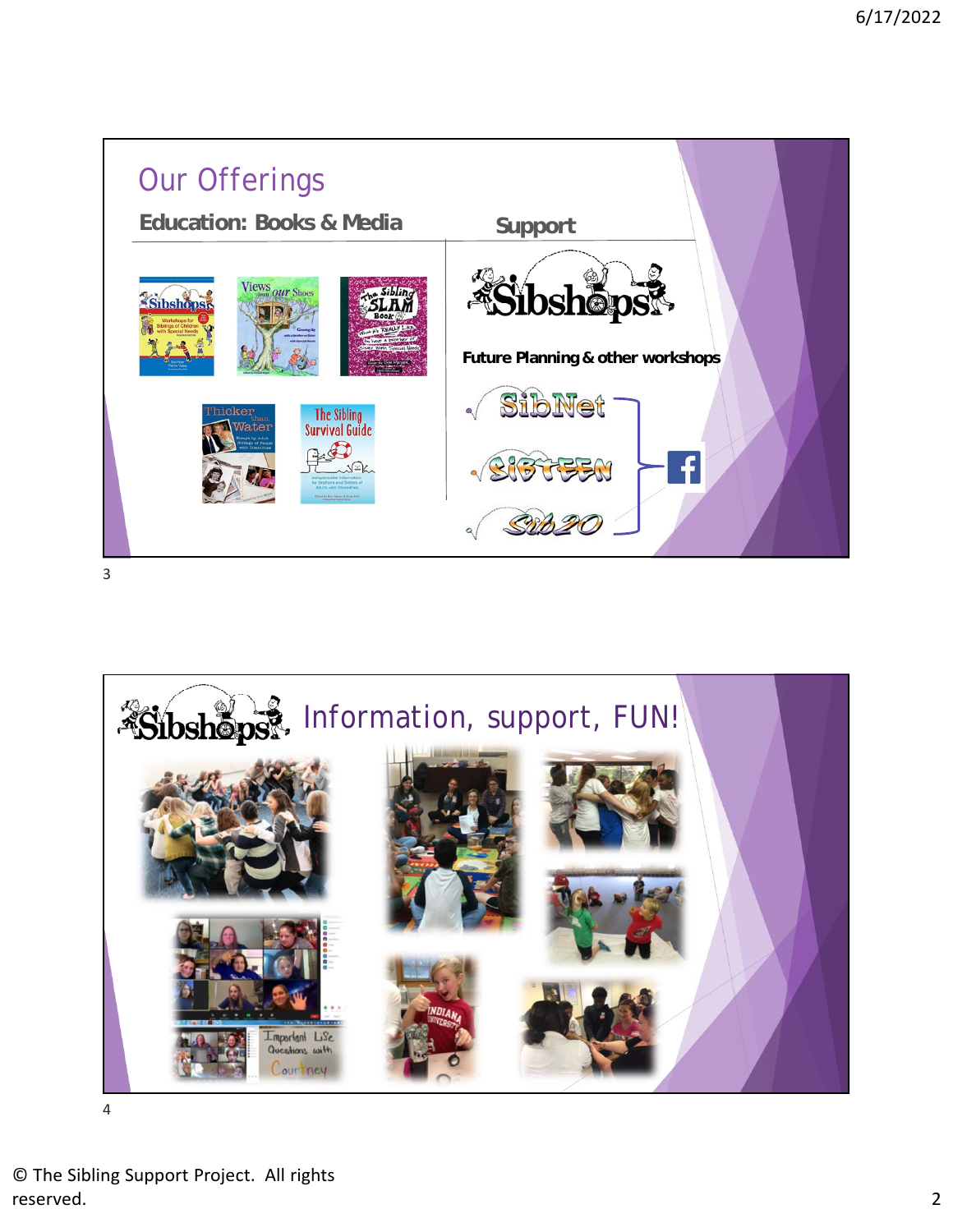## Why support siblings?

- 1. Siblings' experiences parallel parents' experiences.
- 2. Sibling issues are lifespan issues.
- 3. Siblings spend quantity time.
- 4. Siblings spend quality time.
- 5. Siblings are the next generation of caregivers.

5

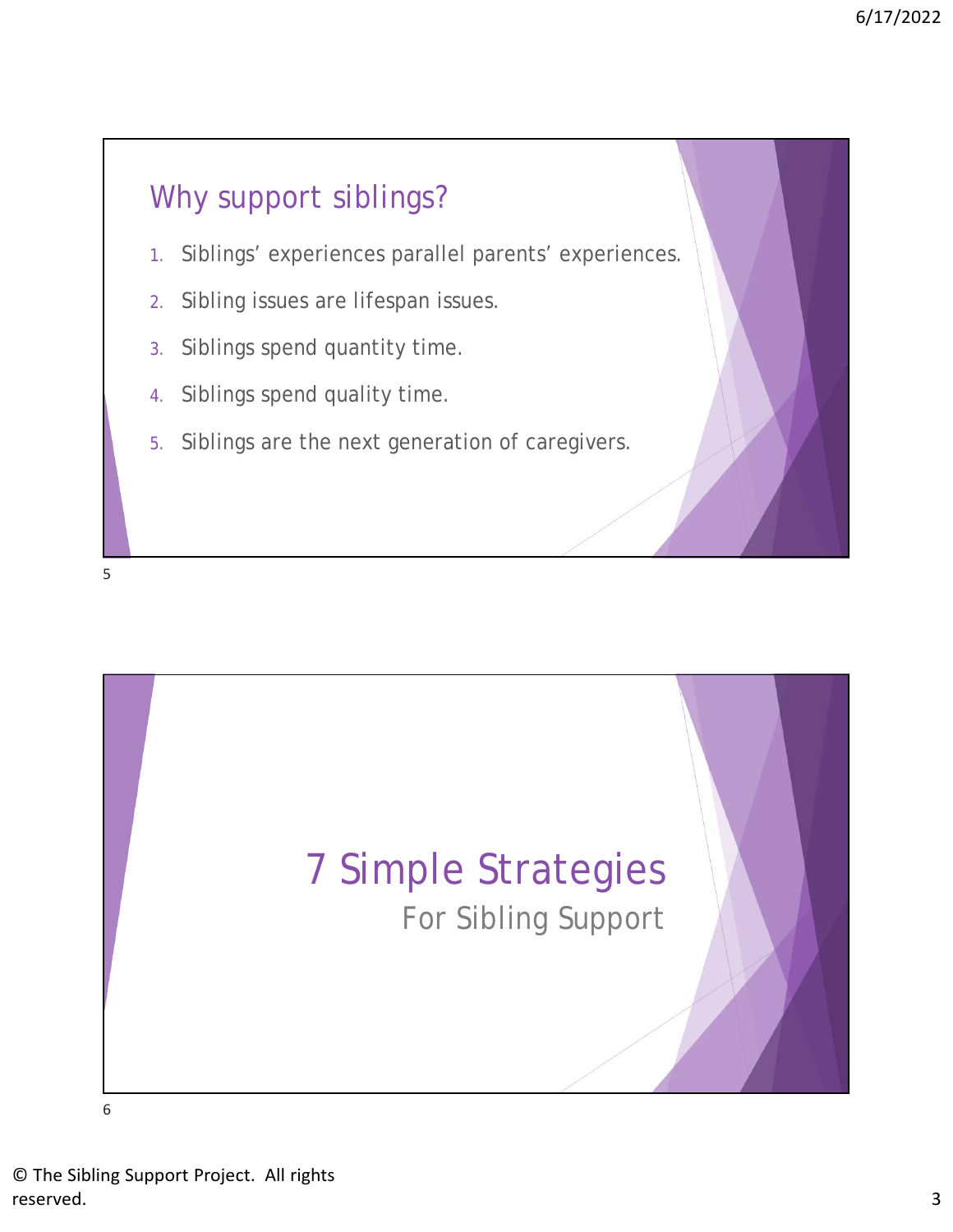

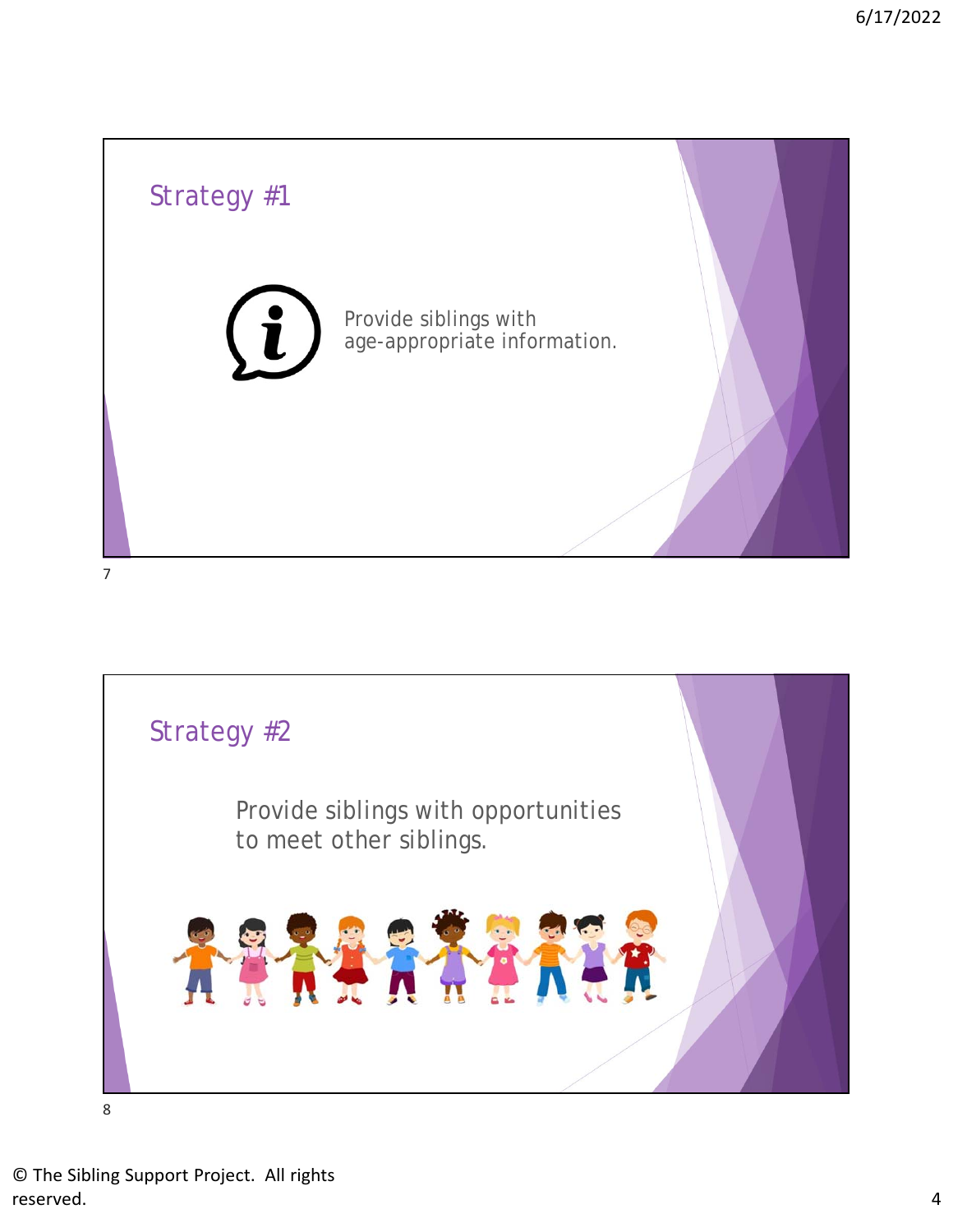

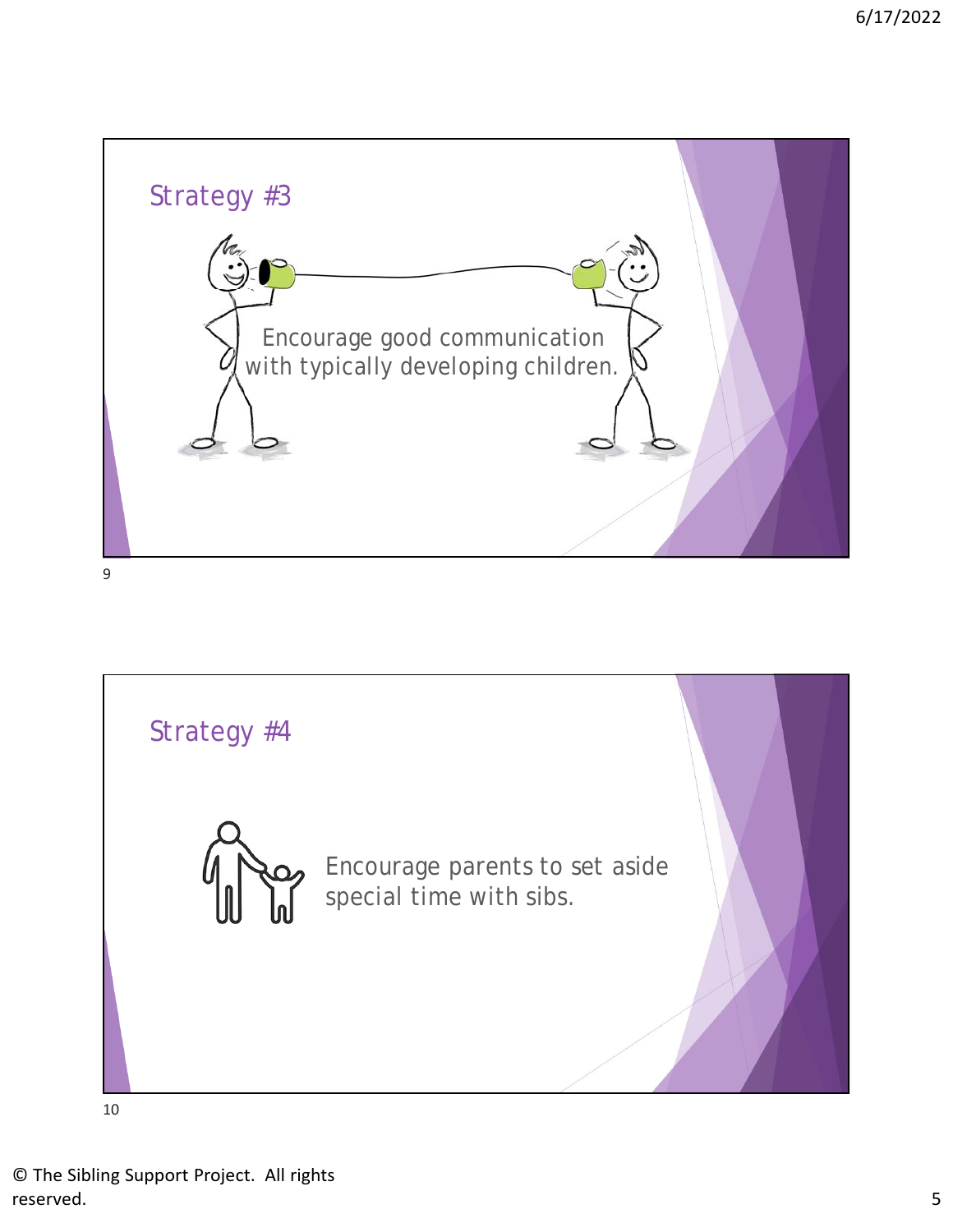